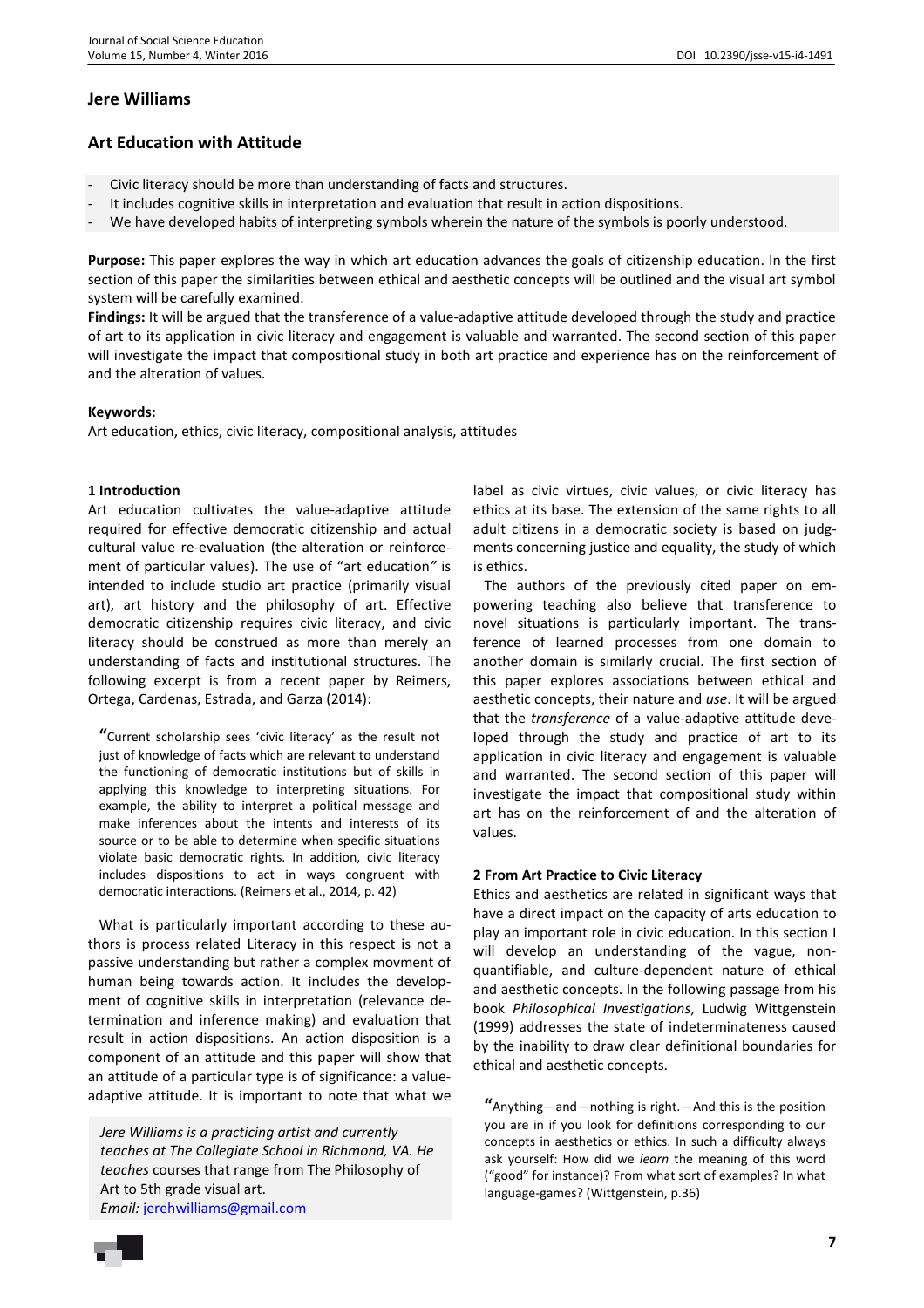Concepts are, in these practices, blurry. The concept of art, the definition, changed in response to the many challenges presented by avant-garde artists during the 20th century. What was considered good art also adapted to the changes in its definition. During the 20th century in the United States the civil rights and women's rights movements brought about the extension of the concepts of equality and justice to these groups from a position of relative exclusion prior to these movements. There is more work to be done, but the concept of equality as holding between white men only is no longer the prevailing use of the concept.

Complete sets of necessary and sufficient conditions for the correct use of a concept exist only where a philosopher or scientist has intentionally constructed a system to eliminate ambiguity or vagueness in its application. The important point here is that this indeterminateness Wittgenstein points to does not entail that a concept's *usefulness* is hindered. Difficulty only arises when we cling to the ideal of certainty or in other words an infallible use based on having identified some immutable essence expressed as a set of necessary and sufficient conditions. This point is crucial for the promise of art education because art's capacity to contribute to knowledge has been disenfranchised by the pursuit of real knowledge, verifiable facts, or in other words, propositional knowledge. We must let go of the idealistic attachment to certainty underlying this reductive measure by which to know we are *right* and approach the need for a sense of rightness that is better aligned with a world in consistent transformation. Pragmatism is a good option. A pragmatist perspective will face not towards the essence of a concept in determining the correctness (rightness or truth) of its use but rather in the other direction, towards the consequences of using that concept in one way or another. The consequences determine if the use is correct, true, or good through a combination of both imaginative and actual experience. In this respect, the study and practice of art make fertile ground for learning to assess the consequences of holding and exercising one or another belief.

While aesthetic and ethical concepts have vague and shifting definitional boundaries, their *use* does have grounds for acceptance and can be effectively learned. In the creative processes of making and experiencing artworks, *using* a concept means bringing it to bear as part of an interpretive or evaluative judgment. I am not asserting that the use is propositional and that felt or intuited judgments are excluded. That the sculptor chooses concrete rather than steel, wood, chewing gum, asbestos, etc. as the material for a particular component in an artwork is a judgment that doing so is beneficial. And let's not perpetuate a mind-body dualism. Presence, where all action necessarily occurs, requires both, and the sculptor's judgment is nonetheless a judgment when *feeling right* is all that can be said about it.

Both the study and creation of artworks cultivates what is being referred to as the *value-adaptive attitude*: being capable of holding and using a value (an evaluative belief) while remaining open to and adapting to the

changing circumstances relevant to that value. A valueadaptive attitude makes for effective use, and use justifies the value-adaptive attitude. One will find similar sentiments in Maxine Greene's (2001) use of *wideawakeness* and Elliot Eisner's (2004) thoughts on means and ends where he uses Dewey's expression "flexible purposing" to capture the "process of shifting aims while doing the work at hand" (Eisner, p.6). My thoughts on this issue are similarly grounded in the work of John Dewey and Nelson Goodman. The objective here is to develop an understanding of an attitude that is no mere synonym for *open-mindedness*: the state wherein we accept the presence of differences and agree to consider new possibilities. A value-adaptive attitude, while having open-mindedness as an aspect, is an attitude that has as its object the *persistence* of beliefs underlying an attitude. It carries an epistemic component that affords change while preserving the possibility of right, true, or in other words, good judgment. This effectively avoids the pitfalls of a thoroughgoing relativism and gives structure to the indeterminism indicated by Wittgenstein. We need to be able to believe in our judgments to effectively use them, and in affording some measure of adaptability to changing circumstances we must justify evaluative judgments without an appeal to immutable definitions.

Art education is extremely valuable in cultivating this attitude, and the transference to and application of this attitude in the realm of ethics, civic literacy and action is not only important but also warranted. This might seem like a futile exercise in convincing those that believe nonpropositional knowledge to be no such thing. The argument here is not designed to refute this position directly, but an assumption is being made that non-propositional expression is intelligence bearing and contributes to the holding of beliefs as true. Neither is this an argument that justifies the relevance of art education through its value to another discipline or to a related competency such as critical thinking. I will assert without further argument that art stands on its own as intrinsically valuable. It should also be said that a value-adaptive attitude is neither found nor cultivated solely within art. The objective here is to delve into the particulars of visual art symbol systems to find good cause for being confident in understanding how the processes of making and experiencing art require this attitude.

Consider how in both ethical and aesthetic cases students make demands for a *right* answer. And as a suitable answer many students struggle to accept that merely being better than other available or conceivable options is what it means to be *right*. The debate in philosophy on the issue of being true or right is exceptionally broad and deep, and Pragmatism as a philosophical position has great promise. Richard Rorty (1999) characterizes the pragmatic position on truth as follows: "To say that a belief is, as far as we know, true, is to say that no alternative belief is, as far as we know, a better habit of acting" (Rorty, p.xxv). Being a habit or *rule for action* is how Charles Peirce first characterized "belief" within a pragmatic philosophy. In this respect we hold our values, evaluative beliefs, as true (or right) in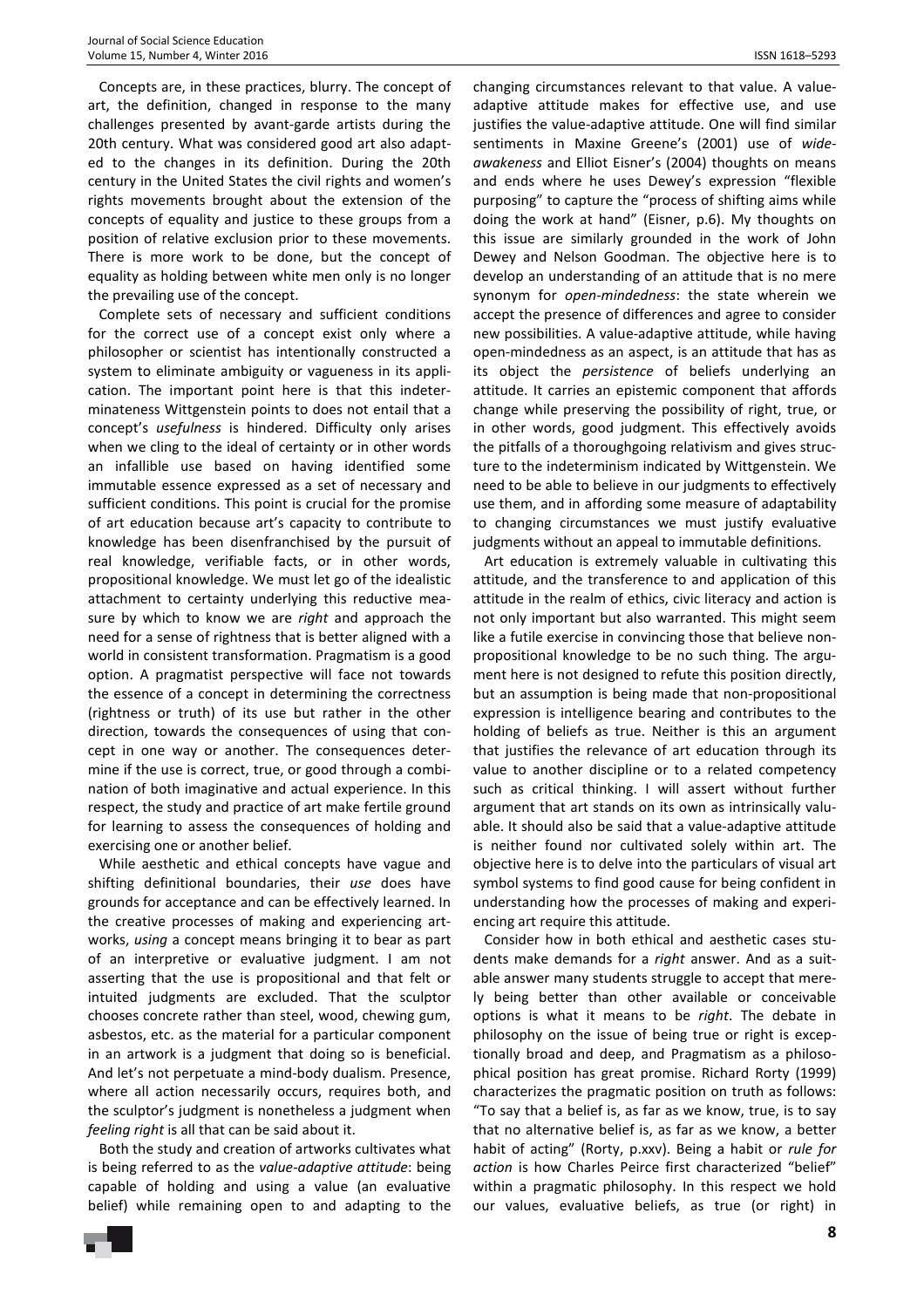aesthetics and in ethics to the degree that these habits of acting result in better consequences than the alternatives.

In order to better understand a value-adaptive attitude, let's take a closer look at what an attitude is. Milton Snoeyenbos (1975) provides a solid analysis of the concept of an attitude in an unpublished dissertation entitled "Art Theory." An attitude, he says, is a mental state composed of an action disposition towards an object, a preference disposition towards that object, and a set of beliefs (some must be evaluative beliefs) about that object. An attitude is not the same as a preference because we can simply have preferences (such as liking beer) while attitudes carry "an implicit claim to justification" (Snoeyenbos, p. 107). That is, we think attitudes are right whereas preferences are tastes that just are what they are. Other things being equal, the choice of beer over wine is based on a preference that isn't itself considered right or based on truth. Snoeyenbos believes that dispositions are emotional and instinctive and somewhat beyond direct conscious control. However, our preference and action dispositions are influenced by the beliefs that we hold. This means that any measure of control over or any change in an attitude will stem from within the collection of beliefs (some of which are evaluative) about the object of the attitude. What I am referring to as a value-adaptive attitude has as its object the persistence of beliefs, their adaptability, their growth or decline in strength over time.

Being an effective citizen in a democratic republic (such as the United States of America) means that citizens not only pay their fair share of taxes, abide by the law, and vote. They must participate in ensuring the extension of constitutionally granted rights and exhibit an ongoing commitment to observing, interpreting and analyzing political (and cultural) content. For effective citizenship we must be capable of integrating the awareness generated by encounters with new objects, cultures, and contexts into our attitudes about these objects such that our actions will result in better than worse consequences. Understanding that this value-adaptive attitude is present in the creative processes of making and experiencing art prepares students, who also recognize that judgments in ethics and art are of the same type, to allow this attitude space to operate in ethical cases. It's important to understand how the symbol system used in creating and experiencing visual art makes a valueadaptive attitude *necessary*. One might object by pointing out that many people don't come to the experience of art with this attitude and yet they experience, interpret and evaluate artworks. It would seem that there is no necessity here. However, there is, and this line of thought fails for educational reasons; these individuals have yet to understand the nature and use of the visual art symbol system. This cultural construct (the symbol system) makes these acts of communication (visual artworks) possible and therefore determines what is and is not necessary with regard to them.

Simply put, that something is an artwork means that it is an object, act or event that has been used in an act of communication; the point to be made here is narrow so consider this classification of artworks to be incomplete. Communication necessitates symbols (within notational schemes and overall systems) that are publically perceptible; it is important to note that each artwork, as a whole, is a symbol. The notational scheme in the representational system that underlies visual art is such that no two marks can be known to mean the same thing across different artworks; this is an analog scheme as Nelson Goodman (1976) has construed it. Let's say that the *same* mark (or pictorial object) can exist in two separate, distinct artworks. The representational symbol system under which these two works are classified as "art" necessitates that there is no way to determine that the mark or pictorial object doesn't belong to more than one character class; being in a character class makes them the same. Notice that in the notational scheme for the English language different marks (MARK, **mark**,  $mark$ ) can be known to be members of the same character class while belonging to no others. Once that is established the attempt to coordinate a meaning with the character can happen. In the visual art system we can't ascribe a particular meaning to a mark or object and expect (or stipulate) it to be the *same* from artwork to artwork. What this means is that at its foundation, every art making or art experiencing situation is a novel situation where exercising interpretive judgments and evaluative beliefs with unclear boundaries on new material is a necessity. The symbol system itself requires that we exercise this value-adaptive attitude every time we engage the creative process in making or experiencing visual art. We do develop habits of seeing/ conceiving and tend to entrench meanings, but the system itself does not cause this entrenchment. With this in mind, our habits of seeing can be employed with a sense of adaptability that strengthens the benefits we actually do get out of using them.

## **3 Art's moral function**

It might seem obvious that the experience of art from other cultures can generate emotions, causing empathy and acknowledgment of a shared humanity. John Dewey (2005) has insightful things to say about the effect of art on attitudes and the connection of art practice to morality.

**"**The moral function of art itself is to remove prejudice, do away with the scales that keep the eye from seeing, tear away the veils due to wont and custom, perfect the power to perceive….We understand it [art from other cultures or art outside our defined norm] to the degree in which we make it a part of our own attitudes…we install ourselves in modes of apprehending nature that at first are strange to us….This insensible melting is far more efficacious than the change effected by reasoning, because it enters directly into attitude. (Dewey, 2005, p. 334)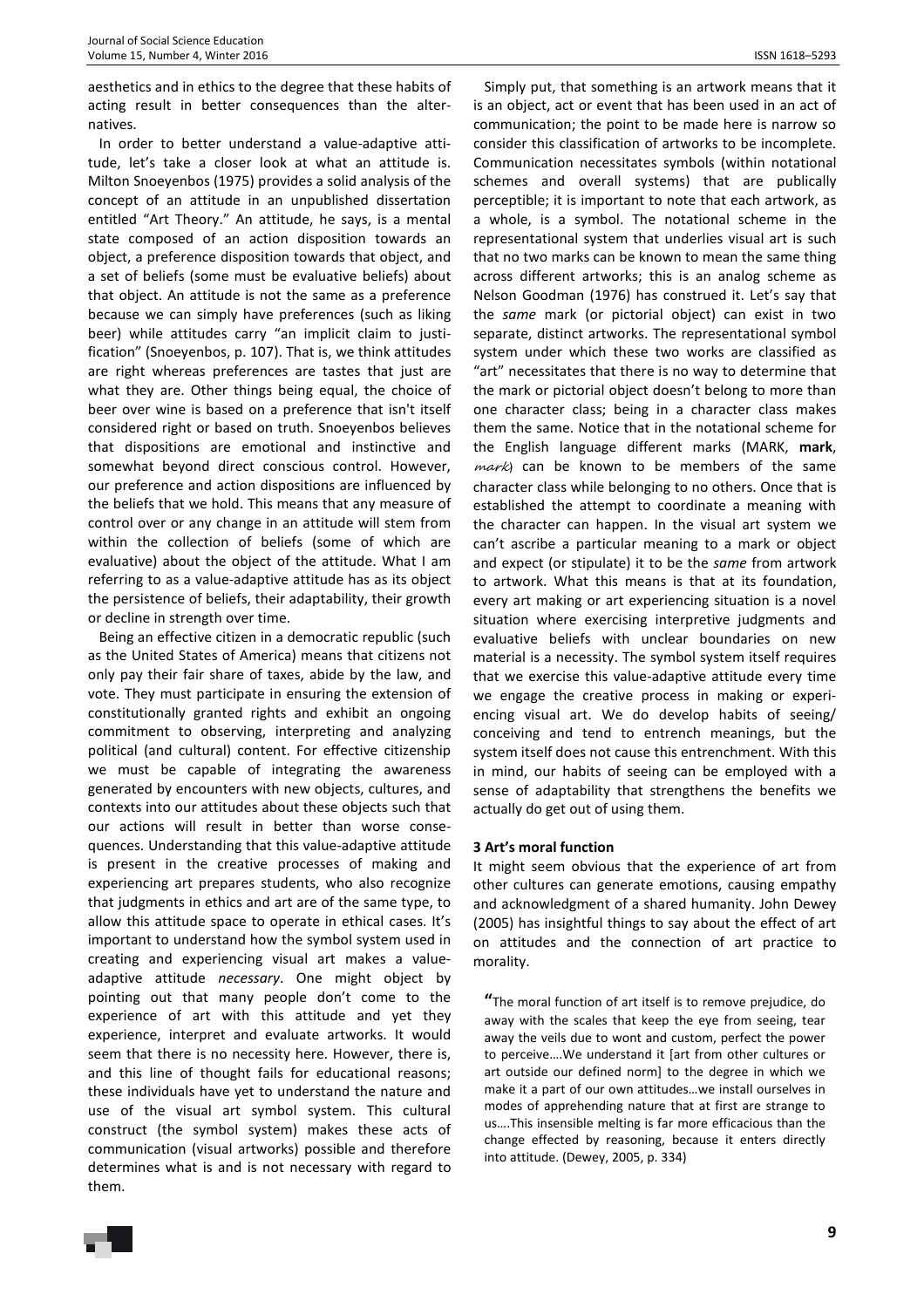This passage is particularly interesting with regard to the argument this paper presents. What Dewey claims to be the moral function of art doesn't happen automatically. Should we hold fast to fixed ideals that establish what is "good" or believe in sharp boundary lines defining concepts we employ in interpretation then nothing will enter directly into attitude. As such art couldn't perform its moral function and ultimately it's civic function of managing re-evaluation, the informed alteration of or reinforcement of values. The effective reinforcement of civic values occurs when the exercise of one or another particular cultural value is allowed to be openly tested. This is real reinforcement. Similarly, the alteration of a value is in effect to allow a belief and corresponding action disposition to adapt to circumstances such that a better consequence is experienced.

A value-adaptive attitude makes it possible that art is more powerful than reason in removing prejudice and expanding our awareness. In his book entitled *The Meaning of the Body*, Mark Johnson (2008) comments on Dewey's account of reasoning as it relates to attitudes.

**"**The crux of Dewey's entire argument [in *Art As Experience*] is that what we call thinking, or reasoning, or logical inference, could not even exist without the felt qualities of situations: "The underlying unity of qualitativeness regulates pertinence or relevancy and force of every distinction and relation; it guides selection and rejection and the manner of utilization of all explicit terms" (Dewey 1934, 247-8). This is a startling claim: Insofar as logic pertains to real human inquiry, logic can't do anything without feeling….Logic alone cannot define the problem you are trying to solve by inquiry. Logic cannot tell you what you should count as relevant to your argument. Logic can only work because we take for granted the prior working of qualities in experienced situations" (Johnson, 2008, p.78).

The important relationships in the preceding quote should not be underestimated with regard to the similarities of civics and creative practice in the arts. The ability to interpret artworks/designs, to make inferences based on compositional analysis or to recognize violations of democratic rights (as being pivotal to civic literacy) is on this account not solely rooted in an abstract logical analysis that can dispense with the qualities we feel in experienced situations. In actuality, attitudes rest upon the interdependence of logic and emotion. To make art and to experience art is to effectively navigate the construction of interpretations and evaluations wherein the perceptible experience of a felt, emotional, situation is of vital importance. Practicing this process in itself is beneficial as far as transference to ethical inquiry is concerned, but when the content of an artwork concerns morals or civic values then the consequences approach Dewey's expectations for art in culture.

The value-adaptive attitude allows one to be confident in exercising the evaluative beliefs underlying an attitude while remaining open to and adapting to the changing circumstances relevant to those values. It is valuable to the extent that it makes possible the development of better consequences, better habits of action, that are

themselves considered better as judged by lived experience (which includes imaginative experience). The value-adaptive attitude is transferrable from its use in the creative processes of art making and experiencing to the realm of ethics because the concepts (such as "good") used in art are of the same qualitative character as the concepts (such as the word "good") used in ethical cases. Both ethics and art require us to grapple with vagueness, and they afford felt experiences great significance in determining actions. As such, art education has a role to play in civic literacy.

## **4 Compositional analysis**

In creating art in the studio one weighs the possibilities and ultimately takes action. In order to effectively create an artwork, the artist must practice the ability to take action and revise their action. Many artists describe the process as feeling, intuiting their way through the construction of an artwork. Other artists spend more time forecasting possible outcomes to their actions before taking them. More often than not the process is a blend of the two. However, in neither case are the felt qualities of experience absent, as the qualities of an actual situation or as the predicted (imagined) felt qualities of a possible action. Interpreting and evaluating actions, with both emotion and reason, taken in the course of making an artwork, cultivates not only the value-adaptive attitude but is also to practice what Johnson argues is of primary importance to human inquiry in general.

Teaching students to create artwork is made difficult to the degree that they desire to *know* what or how to do something in advance. Teachers uniformly use ostensive training with art students to help guide them towards an emotional and conceptual experience that they (the teachers) believe is of value. However, this does not entail nor do many of them maintain that a right answer exists as to how a composition will best achieve an original intention or why a composition will ultimately be evaluated as good. Yet it is the cultivation of this valueadaptive attitude that both allows one to act with some confidence and to adjust to the actual results in the production of art. This statement also applies to the experience of art, the interpretation and evaluation of artworks as a spectator. The following example affords us the opportunity to examine the art director's compositional decisions in the production of a particular mass-media advertisement. This is essentially a study in composition, the ordering of elements in a design, and in this instance it's a visual design. Compositional study is of primary importance in all art and design disciplines, and it is particularly impactful with regard to the reinforcement or alteration of the ethical beliefs underlying attitudes.

Consider Figure 1, an advertisement for a large international bank. What we are judging is the actual, publically perceptible work and not an intention on the part of the artist or art director that may or may not have been successfully produced. The author is one among all as a creator of an interpretation of the actual work, and the job of the viewer, while being engaged in the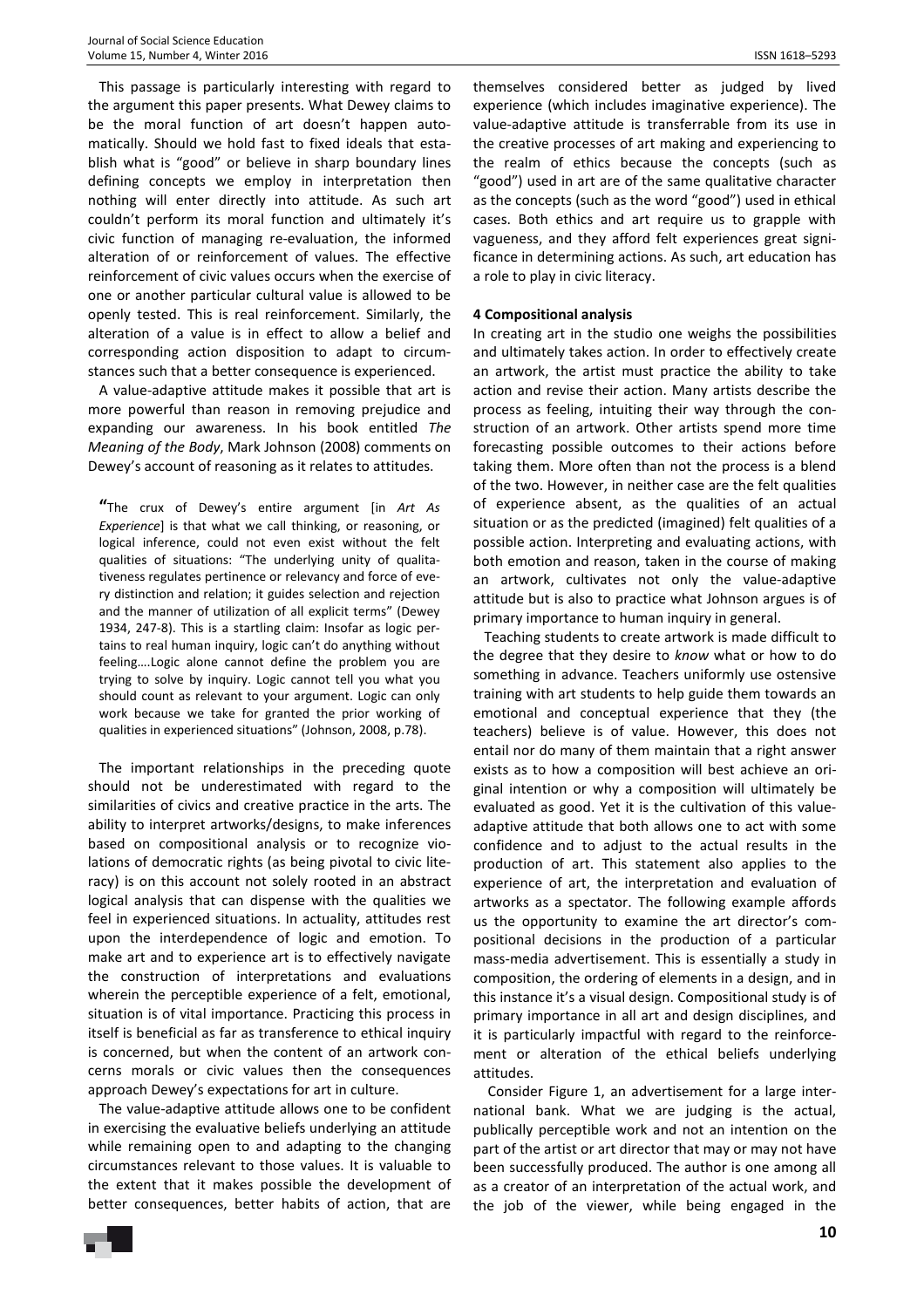author's act of communication, is nonetheless not simply to discover the right answer in the form of the artist's intention. Certainly failure to communicate a particular intention needs to be possible and aesthetic experience need not be impoverished. In considering Figure 1, interpret what is being sold and to whom through this advertisement. Notice the staging, the use of perspective in the architectural lines, the color choices, the facial expressions, and the juxtaposition of the logos. Consider the text that accompanies the image, its positioning, the emphasis granted to certain ideas through scale, and its overall relationship to the characters.





Deutsche Bank [Advertisement]. (n.d.). The Economist. Original can be retrieved at https://www.db.com/cr/en/special/deutsche-bank.htm

Now consider Figure 2. Does the reintroduction of the woman in this scene change your interpretation? What can be interpreted in this composition with regard to her presence, the color choices in her hair and accessories, her presence in the foreground, and the focus of her attention. Figure 2 is the original advertisement. Building an interpretation of this piece has proven to be complex, and responses from high school age students to these two images have been quite diverse. Many students simply see people in an airport walking to catch a flight. It is certainly a plausible interpretation that she is the CEO of a company, hustling to catch a plane to the next shareholder's meeting with her vice president of investor relations by her side. An equally plausible interpretation is that she is an object of desire, an object that two male characters are competing over. No attempt is being made here to prove that any particular interpretation is in fact *the* designer's or *the* company's intention. That

these interpretations exist among an indefinite number of possible meanings does not render visual art incapable of contributing to knowledge. It does not mean that without a definitive interpretation that art contributes little to our beliefs in how things *ought* to be.

The visual art symbol system, unlike a system such as the English language, does not stipulate what is and what is not the index and the characterizer of an artistic expression. That is, the system itself has no rules that determine what a visual artwork's subject (index) is or what its subject is not (Beardsley, 1981). This also applies to the characterizer (predicate) or in other words what it is that is being expressed about the subject. The viewer assesses what is and is not relevant and makes interpretations and evaluations that settle on some index and some characterizer; it is not the case that an explicit index or characterizer must be identified or that one or another is capable of being expressed in linguistic form. The point is that compositional analysis is the mechanism through which the process of description, interpretation and evaluation occurs, and that to lack an understanding of compositional decision-making has as a consequence poor civic literacy. To interpret an image with the civic literacy objective of judging the interests of the creator is a second step. This exercise in compositional analysis precedes such a judgment. Preparing students for engagement as productive community members necessitates that their experience of artworks, or any form of visual communication, does not pass through to belief and action without compositional analysis.



Deutsche Bank [Advertisement]. (n.d.). The Economist. Original can be retrieved at www.db.com/cr/en/special/deutsche-bank.htm.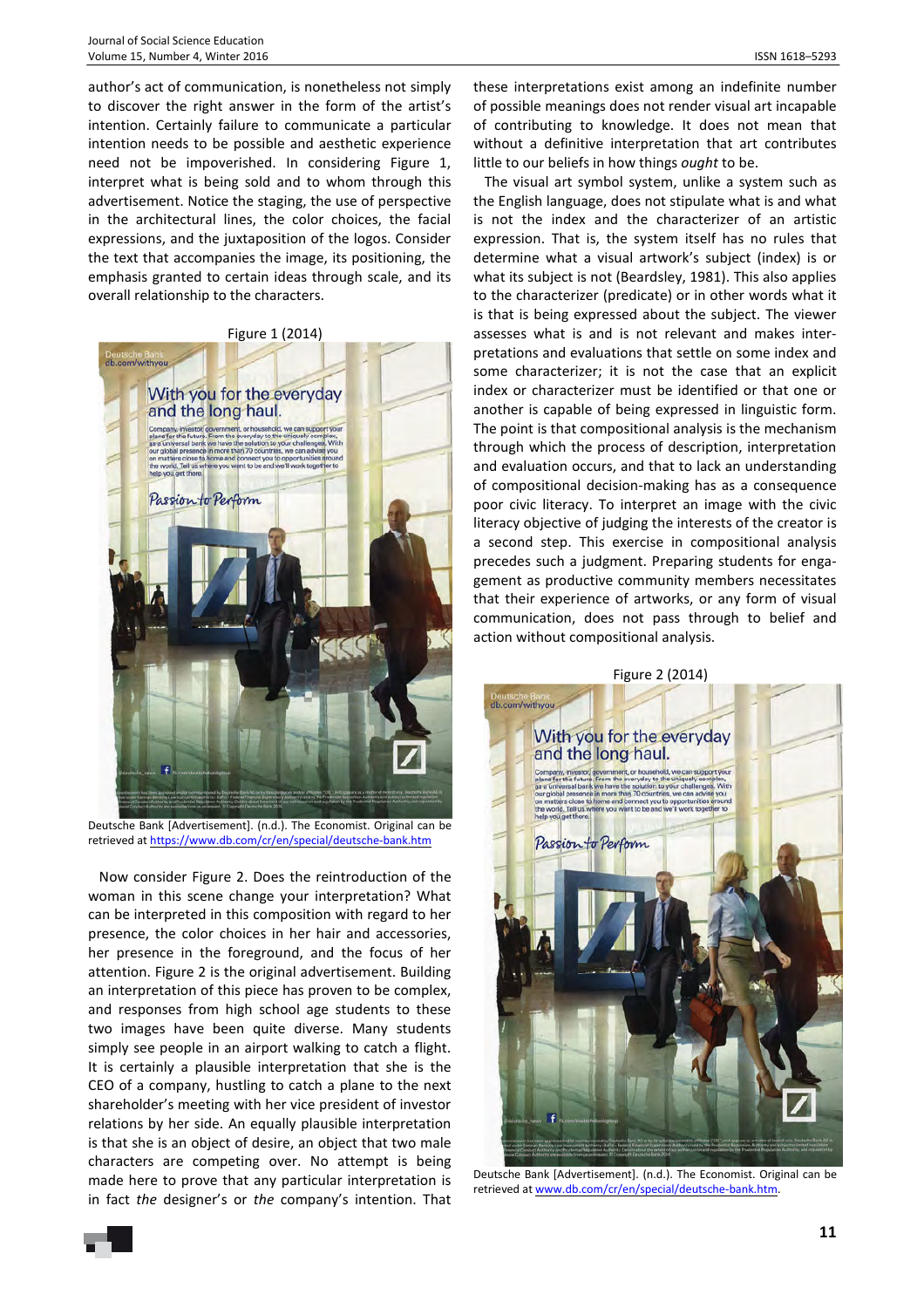Studio art teaches the weighing and measuring of actions with regard to the use of elements (space, line, color, etc.) in a composition. This weighing and measuring must remain adaptive because the notational scheme itself requires it. The system also imposes the same adaptability on the coordination of cultural references in each individual artwork or design. Cultural references, external references in this respect, become elements with which the designer-artist composes the piece: gender, race, ethnicity, sexual orientation, economic class, etc. Consider the relationships between the people in Figure 2. A white woman is in the foreground, with blonde hair, red shoes, and a red bag; her shirt color (blue) matches that of the white male and the large logo. She is looking at the black man and he is looking at her. They all appear to be of the same socio-economic class. The heads of all three people in the foreground are aligned on one of the perspective lines created by the light breaks in the windows. The woman is walking directly on another perspective line as reflected in the floor. The horizon line (the camera's and therefore the viewer's eye level) is just below their waistlines. The two men are (relative to the flat picture plane) located on either side of the woman. The men are facing towards but to the left of the camera and have facial expressions that are clearly visible. The woman's facial profile is visible and her expression is partially discernable.

Again, it is not the case that any particular interprettation is *necessarily* the true, right, interpretation. However, this does not mean that one or another interpretation cannot be supported or be argued to result in better consequences based on compositional analysis (the pragmatist position on truth or rightness). We can point to the elements in the piece as support for decisions of relevance, and the inferences made can be shown to result in particular meanings. The point is to consider the consequences of what was actually done, created, independently of any authorial intention, and it can be shown that this advertisement for banking services contains content interpreted as directly involving morals and cultural identities.

The white man is walking with a serious, determined facial expression. He is about to walk across the path traveled by the woman as she walks away with a black man. The white man is closest in proximity to the expression "Passion to Perform." Consider the difference between Figure 1 and Figure 2 with regard to the interpretation of the white man in the foreground. The presence or absence of the woman in the image makes a difference. We can even define the relevance of an element or object in an artwork or image such that the absence of that element or object renders an actual interpretation no longer possible. The absence of the woman is significant. Furthermore, the compositional organization of color, scale and juxtaposition make the woman the most prominent, emphasized object. How does this emphasis occur? Many of her colors are warm and advance while the vast majority of other colors in the scene are cool and recede; this color organization directs attention to her. She is striding next to a man

relative to the ground plane, but relative to the organization of the picture plane she is between the two men. She is looking into the eyes of the man next to her and is visible in profile only. In other words she isn't looking towards the viewer of this image; this empowers the viewer with unconstrained observation. Her body type is tall and fit and her hair complements this physique. Her sexuality is emphasized.

In general, does the passive digestion of images result in better consequences for our culture? Does this seemingly run-of-the-mill advertisement (Figure 2) reinforce action dispositions congruent with the democratic cultural value of the equality of men and women? To be an object in this respect is to be unequal, and the interpretation of Figure 2 as objectifying a woman does not reinforce the cultural values of equality and justice we espouse in western democratic culture. There are competing interpretations for this image and no attempt has been made to argue that the intent of this bank is to objectify women in order to appeal to an audience. Knowing the intentions of the bank is irrelevant insofar as we have learned to interpret and evaluate visual expressions. We act according to our actual interpretive experience of the piece and not what the artist, art director or company claims to be the intended meaning. What is needed is experience with compositional analysis and the open examination of evaluative beliefs that follows from a value-adaptive attitude. It is through the felt experience that emerges in concert with compositional study that the real reinforcement of the value of equality, in this instance, can happen. Passive exposure to images such as this can reinforce an attitude that women are objects or it can contribute to the failure to uncover conflicting beliefs. Art education is a bulwark against passive consumption.

## **5 Conclusion**

A perplexing and insightful exercise is to ask students to develop a plan to teach someone how to use the word "beautiful." The difficulty in doing so touches on many of the issues this paper identifies: vague definitional boundaries, application in multiple realms (nature and artifacts), cultural dependency, actual felt situations, and the value-adaptive attitude. A discerning response I have received when assigning this exercise is that "no one sits you down and teaches you to label things 'beautiful'…you just come to use the word." It also might seem that we are not expressly taught how to interpret or use images and that we have mastered this ability independently of guidance. In neither instance is this really the case, and we have developed habits of seeing (interpreting) these symbols wherein the nature of the symbol system is poorly understood. In his book *The Gift*, Lewis Hyde (2007) bolsters the need for art education because of its deep cultural implications. "The work of art is a copula: a bond, a band, a link by which the several are knit into one [people into a community]…. These creations are not "merely" symbolic, they do not "stand for" the larger self; they are its necessary embodiment, a language without which it would have no life at all"